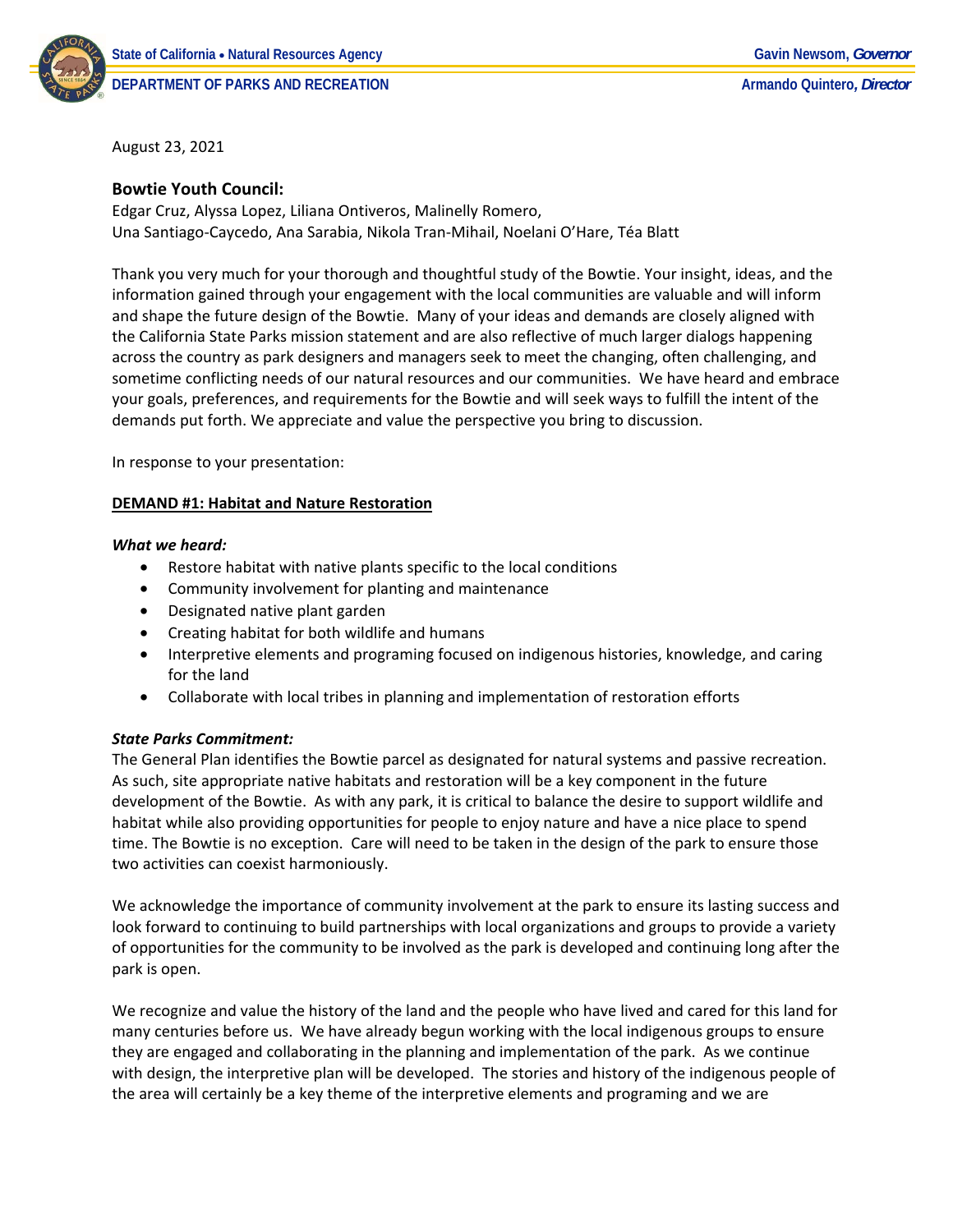committed to fostering ongoing involvement with the local indigenous groups in the planning, implementation, and future programing at the park.

# **DEMAND #2: Community-Centered Events and Resources**

### *What we heard:*

- Jobs and park involvement prioritized for local residents
- Commitment to ongoing outreach and engagement with local communities beyond the park development.
- Events targeting local residents
- Maintain awareness and responsiveness to the surrounding neighborhoods
- Ensure inclusiveness to less privileged park users

# *State Parks Commitment:*

State Parks acknowledges and values the local communities surrounding the park and are striving to ensure this park is an asset within the community. As this is a State Park, we must also look beyond the local community's desires also pondering the statewide significance and relevance of the land and how it serves the people of California as a whole. Our mission statement guides and directs us in our efforts and decisions. While there are many things that are important and need to be done at a community level, it is necessary to recognize that some of those things fall outside of State Parks mission. This is why community involvement and partnerships with local organizations are so important. We acknowledge the need to remain engaged with and relevant to the local communities and will continue to build relationships with local organizations and residents that support the needs of and provide opportunities within the community.

State Parks will continue to seek out and support opportunities that will create meaningful and relevant programing and events at the Bowtie. A longstanding collaboration with Clockshop has already provided numerous programs and events at the Bowtie and it is our desire to continue to promote and support these types of partnerships, activities and events.

The design of the Bowtie and the park policies will strive to be inclusive and allow all residents the opportunity to enjoy the park.

#### **DEMAND #3: Safety for Who?**

#### *What we heard:*

- Park design for inclusiveness of people experiencing houselessness
- Consideration for the concern around police presence and how that impacts the atmosphere of the park.
- Provide gender neutral bathrooms

#### *State Parks Commitment:*

Public safety is a top priority for State Parks, from how we design the park, the amenities that are provided, to the management and operation of the park. We acknowledge that this is a park for all people and are committed to designing a park that will be both safe and comfortable for the wide variety of people who will use the park.

The discussion around "police presence" is a current topic with many park and recreation departments today, and while law enforcement is a necessary safety component of park management, options are being explored as to how to provide that necessary service while reducing the uneasiness many people